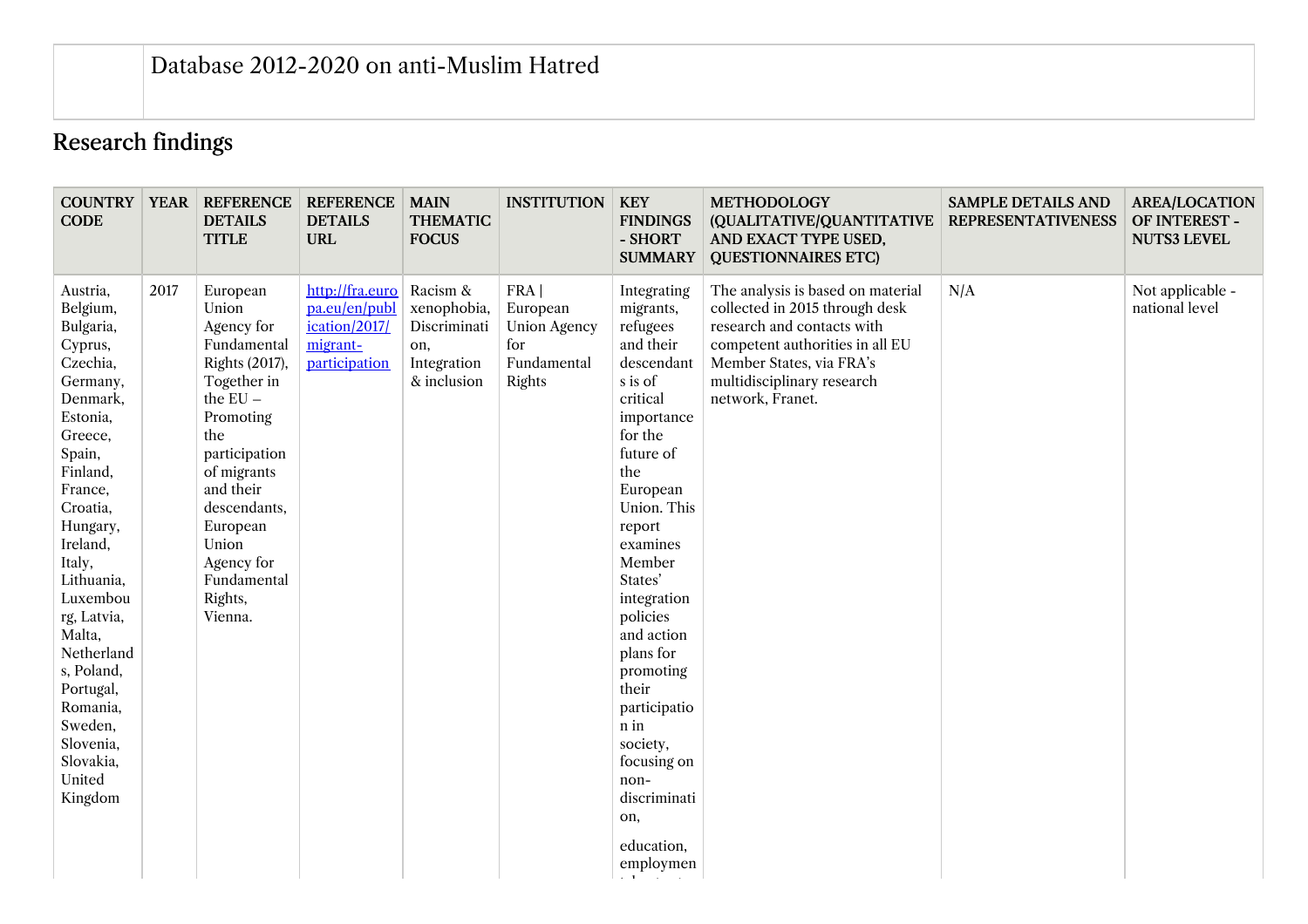|  |  | t, language            |  |  |
|--|--|------------------------|--|--|
|  |  | learning               |  |  |
|  |  | and                    |  |  |
|  |  | political              |  |  |
|  |  | engagemen              |  |  |
|  |  | t.                     |  |  |
|  |  | The                    |  |  |
|  |  | current                |  |  |
|  |  | political              |  |  |
|  |  | climate                |  |  |
|  |  | provides               |  |  |
|  |  | fertile                |  |  |
|  |  | ground for             |  |  |
|  |  | toxic                  |  |  |
|  |  | narratives             |  |  |
|  |  | that turn              |  |  |
|  |  | immigrants             |  |  |
|  |  | into                   |  |  |
|  |  | convenient             |  |  |
|  |  | scapegoats.            |  |  |
|  |  | But such               |  |  |
|  |  | communiti              |  |  |
|  |  | es also                |  |  |
|  |  | present an             |  |  |
|  |  | enormous               |  |  |
|  |  | opportunity            |  |  |
|  |  | , and more             |  |  |
|  |  | can be                 |  |  |
|  |  | done to                |  |  |
|  |  | capitalise             |  |  |
|  |  | fully on               |  |  |
|  |  | their                  |  |  |
|  |  | potential.             |  |  |
|  |  | $\mathbf{B}\mathbf{y}$ |  |  |
|  |  | highlighting           |  |  |
|  |  | both                   |  |  |
|  |  | promising              |  |  |
|  |  | practices              |  |  |
|  |  | and                    |  |  |
|  |  | shortcomin             |  |  |
|  |  | gs in                  |  |  |
|  |  | Member                 |  |  |
|  |  | State                  |  |  |
|  |  | efforts to             |  |  |
|  |  | foster                 |  |  |
|  |  | narticinatio           |  |  |